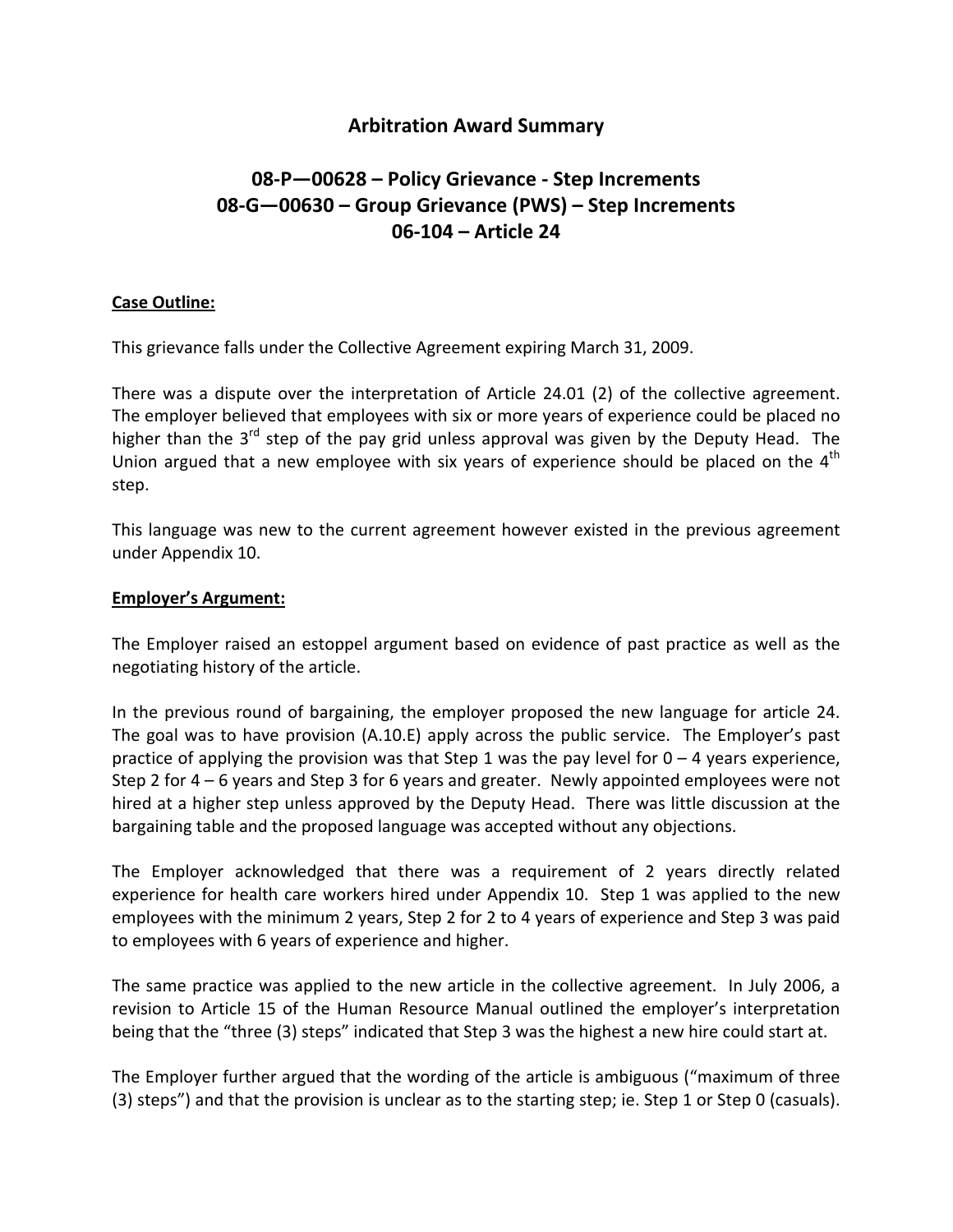The Employer took the position that the pay grid clearly shows the "casuals" category or Step 0 as the starting pay level.

Past practice was asserted in the application of the Appendix and in the understanding the Employer had for the application under Article 24.01 (2).

### **Union's Argument:**

The Union objected to the estoppel argument on the basis of the clear language of article 24.02 (2). The objection was dismissed. The Union later argued that compelling evidence would need to be provided to show that the Union knew or ought to have known how the Employer applied the collective agreement.

There was no indication at the bargaining table regarding the method used to calculate the pay level steps applicable to new employees or of Step 3 being a maximum step. The Union understood the language as Step 1 being the initial step, 2 years of experience would place the new hire at Step 2, 4 years at Step 3 and 6 years of experience and greater would place the new hire at Step 4.

The Union argued that Article 24.01 (2) was applicable to employees that are "appointed". Casual employees are not appointed under the definition in the collective agreement in Article 2.01 (m).

In regards to the Human Resource Manual, the Union provided a letter that had been sent to the employer December 11, 1996 which outlined the Union's maintained position of raising policy issues as they became aware of them. This position was reinforced in a Joint Consultation meeting held on March 6, 2007 where the Union asserted that it did not have the capacity to review all amendments and that it reserved the right to file a grievance within 30 days of becoming aware of the issue.

The Union maintained that the language in the collective agreement was not ambiguous. Also, that that the Employer had misinterpreted the collective agreement by including casuals as appointed employees. Since casuals are not appointed, pay level "0" should be excluded from pay step calculations.

#### **Arbitrator's Decision:**

The arbitrator agreed with the Union interpretation of the language in Article 24.01 (2).

Article 24.01 (2) states "newly appointed employees will be credited with one step of the applicable pay range for the position" and the reference to "appointed" excludes casuals, therefore the language must be read to include Steps 1 through 6 and not Step 0.